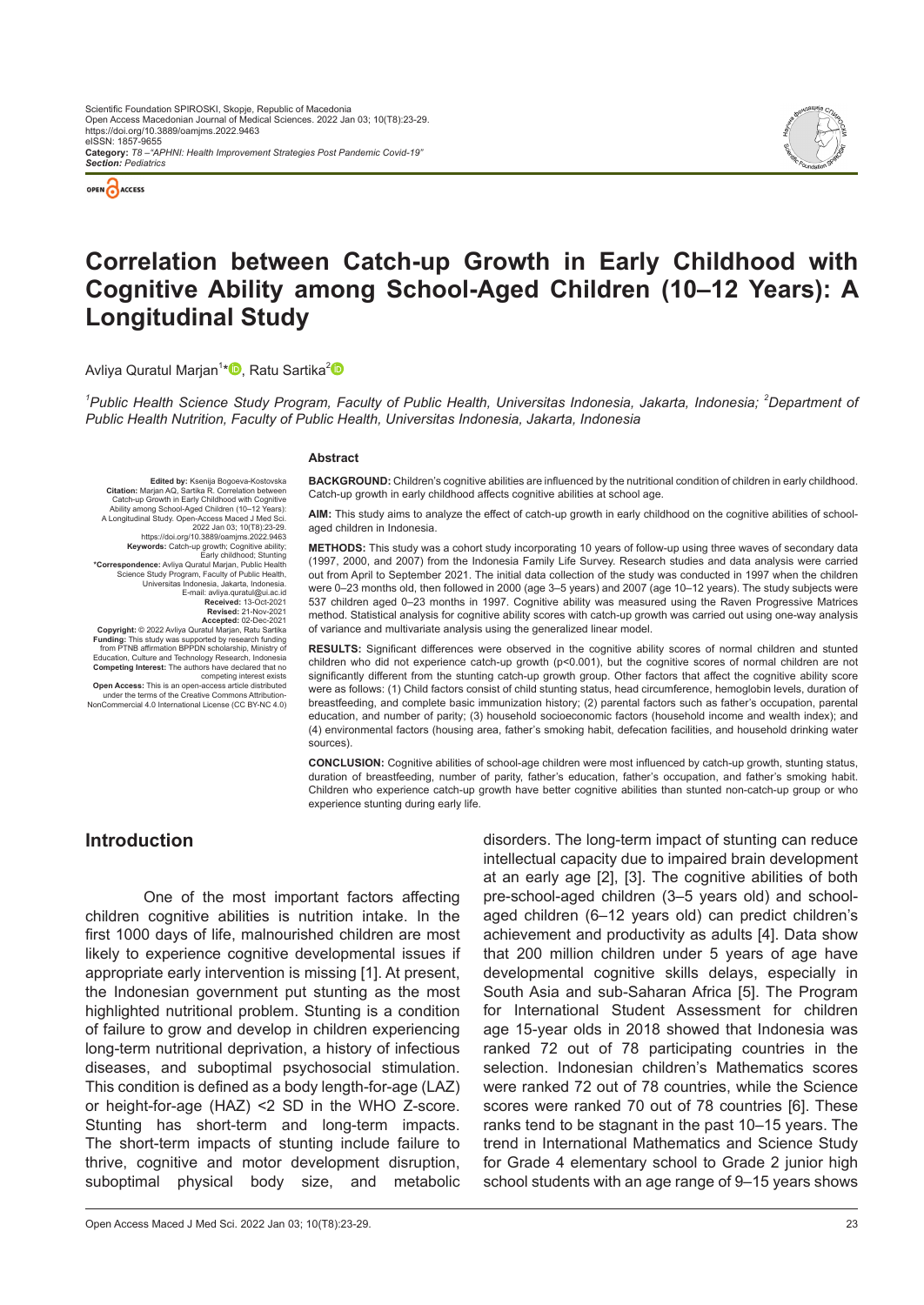that Indonesian children's learning achievement is still below the average of other Southeast Asian countries.

A cohort study in Vietnam conducted for 3 years (2013–2016) showed an increase in the prevalence of stunting in pre-school-aged children (3–6 years) living in rural areas [7]. This chronic undernutrition condition also increases the risk of morbidity and mortality. In addition, it contributes to delayed neurocognitive development, low school achievement, low income in adulthood, and an increased likelihood of developing non-communicable diseases [8]. Research in various countries shows that most children who are stunted at an early age can experience catch-up growth after 2 years until they are teenagers, so they do not experience stunting in adulthood [9]. Children can still grow into not stunted adults if they continuously receive optimum nutritional intake and rarely experience infectious diseases in the catch-up period after 2 years. However, this growth will still not be as optimal as children who are not stunted [10].

A study shows that children who have catch-up growth after experiencing growth disruption or previous malnutrition conditions are at risk of declining cognitive abilities compared to normal children. Another report also shows that children who are not stunted in the first 1000 days of life who experience a decrease in HAZ Z-scores at the age of 5 years or called failure to thrive have lower cognitive abilities than children who have never been stunted [11]. The relationship between catch-up growth and cognitive function remains unclear. A cohort study conducted by Crookston *et al.* (2011) [12] who showed that children who experienced catch-up growth had the same cognitive scores as children who had never experienced stunting. Another study from Guatemala found that catch-up growth early in life (0–2 years) was predicted to reduce female achievement in adulthood [13]. Another study showed that children who successfully underwent catch-up growth early in life had lower cognitive scores than children who had never experienced stunting. However, the cognitive scores of children who experienced catch-up growth were higher than stunted children during the study period [11], [14].

At present, research in Indonesia only assesses the relationship between stunting or HAZ Z-scores with cognitive abilities using a cross-sectional design. Therefore, it is necessary to conduct a longitudinal study to determine catch-up growth in children when they reach the age of 3–5 years. In addition, this study also aims to see how the effect of catch-up growth on cognitive abilities after other factors is controlled.

### **Methods**

This study has received ethical approval from the ethics committee of research and public health service, University of Indonesia No: Ket-459/UN2.F10. D11/PPM.00.02/2021 and was conducted from April to September 2021. This study used secondary data from the Indonesia Family Life Survey (IFLS). Our research focuses on wave two, three, and four IFLS data; 1997, 2000, and 2007, respectively. The three survey years were chosen because the distance between the years of data collection is in accordance with our study objectives. This study used a retrospective observational cohort study design. Observations of catch-up growth of children were focused on two periods of analysis year; when children aged 0–23 months in 1997 and aged 3–5 years in 2000. Cognitive abilities were observed when children were in school age, 10–12 years in 2007.

We used multistage random sampling (according to the IFLS dataset), with the study sample which was children aged 0–23 months in 1997. The sample was determined purposively by meeting the inclusion criteria. The inclusion criteria for this study were (1) children who had complete baseline data on individual characteristics, parents, household, and living environment, (2) children with complete body length, weight, and birth weight data in 1997 and 2000, and (3) children have cognitive ability data in 2007. Based on the inclusion criteria, the sample size was 537 children from the total sample of children under 5 in 1997 which was 1215 children.

The dependent variable is a cognitive ability score based on data from the measurement results using the Raven's Colored Progressive Matrices method and mathematical ability. The questionnaire for measuring cognitive abilities consists of several questions using Raven's Colored Progressive Matrices is contained in the book EK 1 (measurement of logical development aged 7–14 years) in 2007**.** The main independent variable is catch-up growth, with the definition used which is the change in HAZ. A child is categorized as having catch-up growth if they recover from stunting (stunting recovery) [11]. Children with catch-up growth are observed by comparing the LAZ or HAZ measured in 1997 with 2000. Other variables analyzed in this study are cognitive abilities, such as children, parents, household socioeconomics, and living environment.

The group of children in this study at baseline was divided into two – stunting and normal children. Then, when children aged 3–5 years are grouped into four categories based on changes in the HAZ Z-score value and grouped into stunting non-catch-up growth (stunting during observation), stunting catch-up growth (stunting to normal), normal non-catch-up growth (normal to stunting), and normal during observation. Thus, the study begins with creating data sets and retrieval on the three waves of IFLS data. Furthermore, statistical analysis is carried out to prove the existing theory with the research conducted. Finally, bivariate data analysis was used to see the relationship between variables using the one-way analysis of variance test and multivariate analysis using the generalized linear model.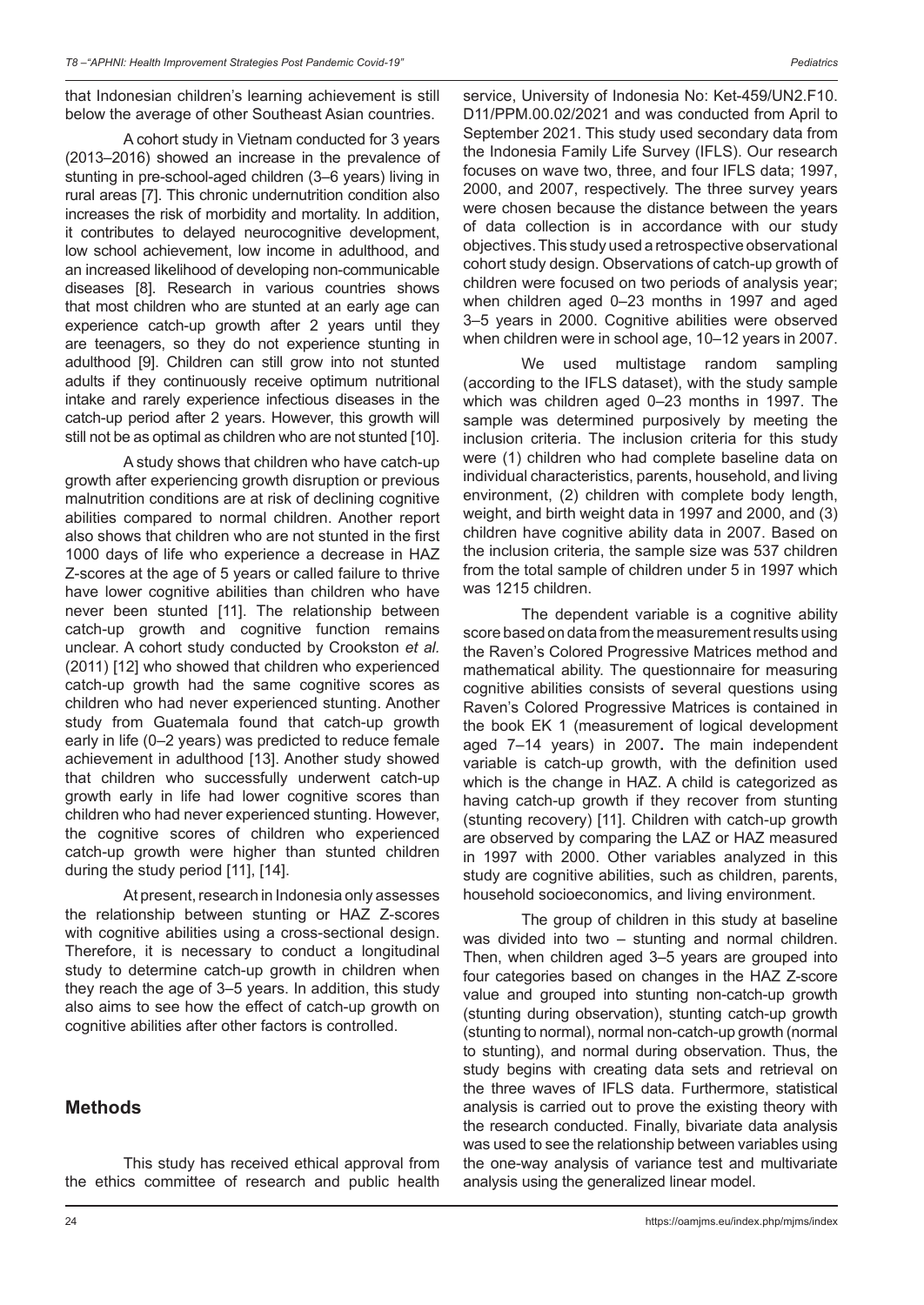### **Results**

The results of the univariate analysis were carried out to describe the characteristics of the sample and the variables observed in this study. Results are presented in frequency and percentage distributions for categorical variables and mean ± standard deviation for numerical variables. The characteristic data of the sample in this study are shown in Table 1. Children's cognitive abilities in this study were measured using the Raven's Colored Progressive Matrices Questionnaire and Mathematics test, consisting of 17 questions. The average cognitive score of children aged 10–12 years in this study was 12.31 points, equivalent to an average cognitive ability percentage of 70.58%. If cognitive abilities are categorized based on the mean value, it is found that 52.3% of children have cognitive scores above the average. The percentage of stunting children who experienced catch-up growth was 14.74%, noncatch-up stunting was 26.68%, normal non-catch-up (late incident) was 20.15%, and normal children throughout the observation were 38.43%. This study used the distribution of children in four categories of stunting recovery status as a catch-up growth variable. The frequency distribution of the catch-up growth variable is shown in Table 2.

The study data distribution shows that the stunting prevalence in children aged 0–23 months is 41.53%, and this figure has increased by 5.3 points when children are 3–5 years old (46.83%). In our observations, the age group of children showed that most of the children were in the age group of 12–23 months (49.72%) in 1997 and aged 36–47 months (50.47%) in 2000. The child factor variables analyzed were stunting status, gender, birth weight, head circumference, history of infection, hemoglobin level, duration of breastfeeding, complementary feeding, and complete basic immunization. Most of the study samples were female (51.40%) with a history of low birth weight of 21.56%. Most of the children had a head circumference Z-score in the normal category (78.73%) and had no history of infectious diseases such as diarrhea, acute respiratory infections, and helminthiasis (72.44%). Some of the children had their hemoglobin levels measured at 0–23 months and found an average blood hemoglobin level of 10.2 mg/dL. The average duration of breastfeeding was 10 months, and only 29.8% of children were breastfed for <6 months. Children who were given the first food <6 months were 62.57%, where most of the mothers gave honey or bananas when the child was only 2–4 months old. The basic immunization history was seen from the completeness of the children receiving immunizations for hepatitis, BCG, Polio, DPT-HB, and measles. The results of this study indicate that basic immunization was not given to the 372 Indonesian children (69.27%) who were the sample of this study.

#### **Table 1: Characteristics of study participants**

| Variables                    | Category                    | Mean/n         | SD/percent | Total |
|------------------------------|-----------------------------|----------------|------------|-------|
| Cognitive ability scores     |                             | 12.31 (70.58%) | 2.8        | 537   |
| (10-12 years)                |                             |                |            |       |
| Catch-up growth              | Normal                      | 206            | 38.43      | 536   |
| $(0-5 \text{ years})$        |                             |                |            |       |
|                              | Stunting catch-up           | 79             | 14.74      |       |
|                              | Normal not catch-up         | 108            | 20.15      |       |
|                              | Stunting not catch-up       | 143            | 26.68      |       |
| Child factors                |                             |                |            |       |
| Stunting 0-2 years           | Normal                      | 314            | 58.47      | 537   |
|                              | Stunting                    | 223            | 41.53      |       |
|                              | Normal                      | 285            | 53.17      | 536   |
| Stunting 3–5 years           |                             | 251            | 46.83      |       |
| Sex                          | Stunting<br>Male            | 261            | 48.60      | 537   |
|                              | Female                      | 276            | 51.40      |       |
|                              |                             | 421            | 78.44      |       |
| Birth weight                 | Normal                      |                |            | 537   |
|                              | Low                         | 116            | 21.56      | 536   |
| Head circumference           | Normal                      | 422            | 78.73      |       |
| (Z-score)                    |                             |                |            |       |
|                              | Small                       | 114            | 21.27      |       |
| Infection 0-2 years          | No                          | 389            | 72.44      | 537   |
|                              | Yes                         | 148            | 27.56      |       |
| Hemoglobin level 0-2         |                             | 10.2           | 1.41       | 466   |
| years                        |                             |                |            |       |
| Duration of breastfeeding    |                             | 10.62          | 6.88       | 537   |
| Complementary food           | ≥6 months                   | 201            | 37.43      | 537   |
|                              | <6 months                   | 336            | 62.57      |       |
| Basic immunization 0-2       | Yes                         | 165            | 30.73      | 537   |
| years                        |                             |                |            |       |
|                              | No                          | 372            | 69.27      |       |
| Parental factors             |                             |                |            |       |
| Father's education           | No school                   | 26             | 5.37       | 484   |
|                              | Elementary school           | 224            | 46.28      |       |
|                              | Junior high school          | 78             | 16.12      |       |
|                              | Senior high school          | 120            | 24.79      |       |
|                              | College                     | 36             | 7.44       |       |
| Mother's education           | No school                   | 32             | 5.96       | 537   |
|                              | Elementary school           | 287            | 53.45      |       |
|                              | Junior high school          | 89             | 16.57      |       |
|                              | Senior high school          | 109            | 20.3       |       |
|                              | College                     | 20             | 3.72       |       |
| Mother's height              |                             | 149.8          | 5.18       | 537   |
| Father's nutritional status  | Underweight                 | 56             | 13.43      | 417   |
|                              |                             |                |            |       |
| (BMI/Age)                    | Normal                      | 308            | 73.86      |       |
|                              |                             | 53             | 12.71      |       |
| Mother's nutritional status  | Overweight                  | 77             | 14.34      | 537   |
|                              | Underweight                 |                |            |       |
| (BMI/Age)                    |                             |                |            |       |
|                              | Normal                      | 391            | 72.81      |       |
|                              | Overweight                  | 69             | 12.85      |       |
| Gestational age              | Aterm                       | 495            | 92.18      | 537   |
|                              | Preterm                     | 42             | 7.82       |       |
| Number of parity             |                             | 2.88           | 2.06       | 537   |
| Father's occupation          | Entrepreneur                | 192            | 39.67      | 484   |
|                              | Government employee         | 36             | 7.44       |       |
|                              | Private sector employee 177 |                | 36.57      |       |
|                              | Unpaid family work          | 79             | 16.32      |       |
| Mother's occupation          | Entrepreneur                | 70             | 13.04      | 537   |
|                              | Government employees        | 18             | 3.35       |       |
|                              | Private sector employee 56  |                | 10.43      |       |
|                              | Unpaid family work          | 393            | 73.19      |       |
| Household socioeconomic      |                             |                |            |       |
| factors                      |                             |                |            |       |
| Household income             | Quartile 4 (High)           | 134            | 24.95      | 537   |
|                              | Quartile 3 (Good)           | 130            | 24.21      |       |
|                              | Quartile 2 (Medium)         | 138            | 25.7       |       |
|                              | Quartile 1 (Low)            | 135            | 25.14      |       |
| Wealth index                 | Quartile 4 (Good)           | 134            | 24.95      | 537   |
|                              | Quartile 3 (Medium)         | 134            | 24.95      |       |
|                              | Quartile 2 (Lower)          | 135            | 25.14      |       |
|                              | Quartile 1 (Poor)           | 134            | 24.95      |       |
| <b>Environmental factors</b> |                             |                |            |       |
| Housing area                 | Rural                       | 313            | 58.29      | 537   |
|                              | Urban                       | 224            | 41.71      |       |
| Father's smoking habit       | No                          | 172            | 35.54      | 484   |
|                              | Yes                         | 312            | 64.46      |       |
| Mother's smoking habit       | No                          | 533            | 99.26      | 537   |
|                              | Yes                         | 4              | 0.74       |       |
| Drinking water               | Other than                  | 420            | 78.21      | 537   |
|                              | Bottled/tap water           | 117            | 21.79      |       |
| Defecation facilities        | Yes have                    | 211            | 39.29      | 537   |
|                              | Do not have                 | 326            | 60.71      |       |

BMI: Body mass index.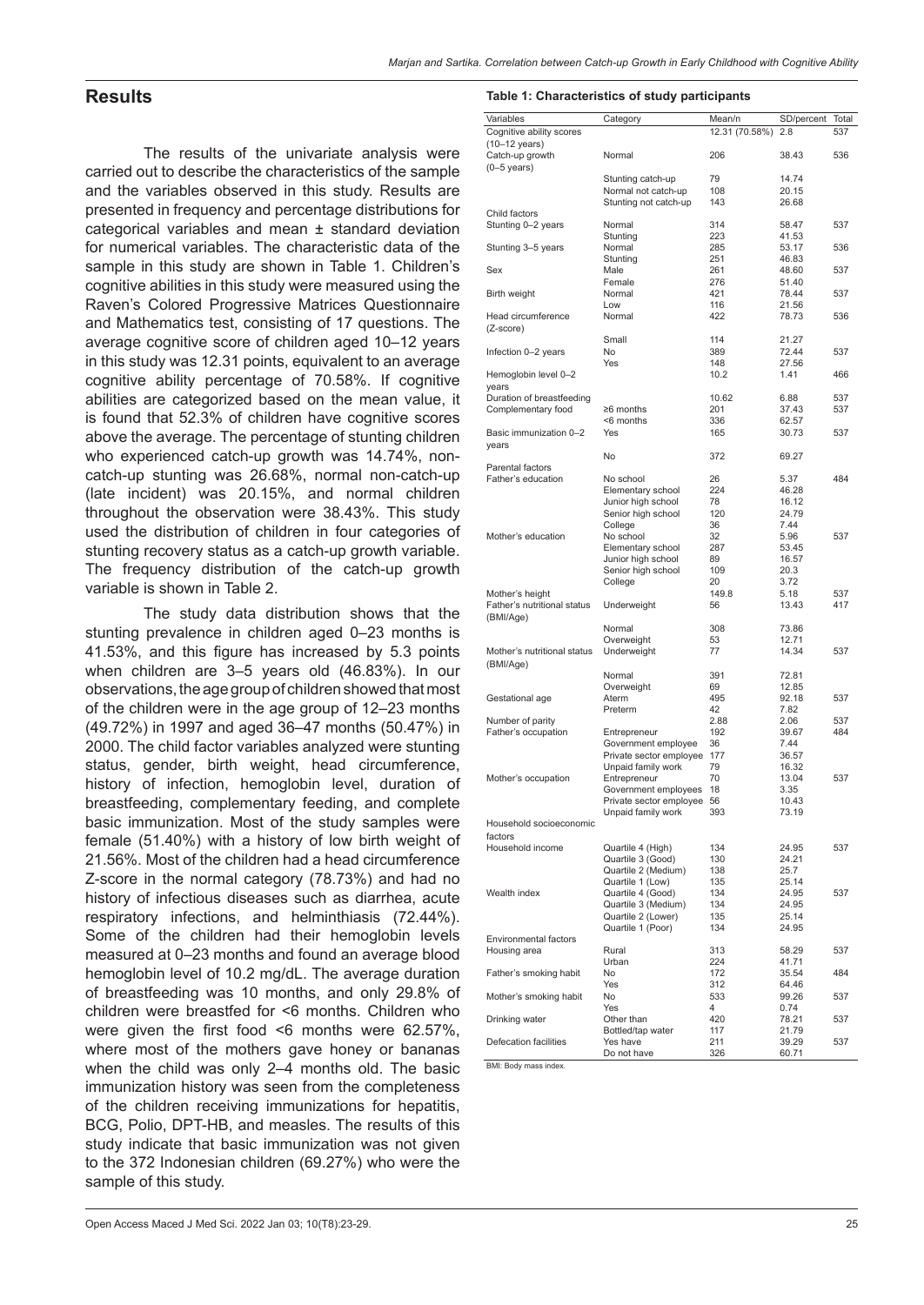Parental factors and household socioeconomic status observed in this study are father and mother's education, mother's height at birth, nutritional status of father and mother, gestational age, parity, father and mother's occupation, monthly household income, and household wealth index. The education level of parents is divided into five categories according to IFLS data, namely, no school, elementary school, junior high school, high school, and college. For the level of education of fathers and mothers when children are 0–23 months old, the most education is up to elementary school. The mean height of the mother during childbirth is 149.8 cm. The nutritional status of the father and mother was measured by looking at the body mass index (BMI) by age or BMI for age. Fathers and mothers of children aged 0–23 months had normal nutritional status with a percentage of 73.86% and 72.81%, respectively. Maternal gestational age of children <2 years old was in the term category (92.18%). The average number of deliveries experienced by mothers in this study sample was 2–3 deliveries. The occupations of fathers of children <2 years old are mostly entrepreneurs and private employees, while mothers of children <2 years old are mostly household moms. The income category and household wealth index were spread over four levels and had almost the same proportions, so no distinct group stands out in the household socioeconomic category.

**Table 2: Distribution of catch-up growth category**

| Catch-up growth category            | <b>Boys</b> | Girls |     | $\%$  |
|-------------------------------------|-------------|-------|-----|-------|
| Normal                              | 97          | 109   | 206 | 38.43 |
| Stunted catch-up                    | 47          | 32    | 79  | 14.74 |
| Normal non catch-up (late incident) | 53          | 55    | 108 | 20.15 |
| Stunted non catch-up                | 64          | 79    | 143 | 26.68 |

The environmental factors observed in this study are the housing area – divided into a rural and urban area, smoking habits of parents, sources of drinking water, and defecation facilities in the household. In 1997, 58.29% of households with children aged 0–23 months were in rural areas. Almost all children aged 2 years have a father who used to smoke (64.46%). Most of the family's drinking water sources come from wells and do not consume bottled or tap water. Defecation facilities are also only available for 39.19% of households with children aged 0–23 months.

The statistical analysis of the relationship between variables showed that catch-up growth in early childhood was significantly related to the cognitive abilities of school-age children (10–12 years; p = 0.0002). Stunting status at the age of  $0-23$  months ( $p = 0.0075$ ) and age 3–5 years (p = 0.0001) was significantly correlated to the cognitive abilities of school-age children. Children who are stunted at an early age have lower cognitive abilities than normal children at the age of 0–23 months. Factors that had a significant relationship with children's cognitive abilities were head circumference Z-score ( $p = 0.0484$ ), hemoglobin level ( $p = 0.002$ ), duration of breastfeeding  $(p = 0.044)$ , and history of basic immunization  $(0.0409)$ . For the variables of gender, birth weight, and history of infectious diseases, giving children complementary foods were not statistically related to the cognitive abilities of school-age children (10–12 years) in this study. Factors from parents and household socioeconomics that were significantly related to children's cognitive abilities were father's education ( $p = 0.000$ ), mother's education (p = 0.000), parity (0.002), father's occupation (0.032), wealth index level (0.001), and households income per month (0.001). The cognitive abilities of children whose fathers and mothers have higher education are significantly different when compared to children whose fathers and mothers do not attend school and only finish elementary and junior high school.

Factors related to the area of residence that was significantly related to cognitive ability were housing area (p =  $0.0072$ ), father's smoking habit (p =  $0.0006$ ), family drinking water sources ( $p = 0.0397$ ), and defecation facilities ( $p = 0.0001$ ). Thus, most children living in rural areas have lower cognitive abilities than children in urban areas. The analysis of cognitive ability variables with independent variables in the form of stunting status was carried out utilizing catch-up growth defined as the condition of recovery from stunting. The analysis is shown in Table 3.

| Table 3: Analysis of factors related cognitive ability |  |  |  |
|--------------------------------------------------------|--|--|--|
|--------------------------------------------------------|--|--|--|

| Variable                     | Category          | Mean+SD          | p-value 95% CI |       |       |
|------------------------------|-------------------|------------------|----------------|-------|-------|
|                              |                   |                  |                | Lower | Upper |
| Catch-up reference: Normal   |                   |                  | 0.0002         |       |       |
| Stunting 0-23 months         | Normal            | $12.59 \pm 1.71$ | 0.0075         | 12.29 | 12.89 |
|                              | Stunting          | $11.92 \pm 3.04$ |                | 11.52 | 12.32 |
| Stunting 3–5 years           | Normal            | $12.78 \pm 2.53$ | 0.0001         | 12.48 | 13.07 |
|                              | Stunting          | $11.78 \pm 3.14$ |                | 11.39 | 12.17 |
| Sex                          | Male              | $12.21 \pm 2.76$ | 0.4068         | 11.87 | 12.54 |
|                              | Female            | $12.41 \pm 2.97$ |                | 12.06 | 12.76 |
| Birth weight                 | Normal            | $12.36 \pm 2.84$ | 0.1198         | 12.11 | 12.6  |
|                              | Low               | $11.46 \pm 3.24$ |                | 10.15 | 12.77 |
| Head circumference           | Normal            | $12.44 \pm 2.81$ | 0.0484         | 12.17 | 12.71 |
| (Z-score)                    |                   |                  |                |       |       |
|                              | Small             | $11.84 \pm 3.04$ |                | 11.27 | 12.4  |
| Infection 0-2 years          | No                | $12.29 \pm 2.89$ | 0.9237         | 11.82 | 12.76 |
|                              | Yes               | $12.32 \pm 2.86$ |                | 12.03 | 12.6  |
| Hemoglobin level 0-2 years   |                   |                  | 0.002          |       |       |
| Duration of breastfeeding    |                   |                  | 0.044          |       |       |
| Complementary food           | ≥6 months         | $12.38 \pm 2.86$ | 0.4637         | 12.07 | 12.69 |
|                              | <6 months         | $12.19 \pm 2.88$ |                | 11.79 | 12.6  |
| Basic immunization 0-2 years | Yes               | $12.69 \pm 2.81$ | 0.0409         | 12.26 | 13.12 |
|                              | No                | $12.14 \pm 2.88$ |                | 11.85 | 12.44 |
| Father's education           |                   |                  | 0.0000         |       |       |
| Mother's education           |                   |                  | 0.0000         |       |       |
| Mother's height              |                   |                  |                | 0.121 |       |
| Father's nutritional status  |                   |                  | 0.3837         |       |       |
| (BMI/Age)                    |                   |                  |                |       |       |
| Mother's nutritional status  |                   |                  | 0.6947         |       |       |
| (BMI/Age)                    |                   |                  |                |       |       |
| Gestational age              | Aterm             | $12.32 \pm 2.88$ | 0.8979         | 12.06 | 12.57 |
|                              | Preterm           | $12.26 \pm 2.72$ |                | 11.41 | 13.11 |
| Number of parity             |                   |                  | 0.002          |       |       |
| Father's occupation          |                   |                  | 0.032          |       |       |
| Mother's occupation          |                   |                  | 0.096          |       |       |
| Wealth index                 |                   |                  | 0.0001         |       |       |
| Household income (per        |                   |                  | 0.0001         |       |       |
| months)                      |                   |                  |                |       |       |
| Housing area                 | Rural             | $12.03 \pm 2.96$ | 0.0072         | 11.7  | 12.36 |
|                              | Urban             | $12.7 \pm 2.69$  |                | 12.35 | 13.06 |
| Father's smoking habit       | No                | $12.97 \pm 2.7$  | 0.0006         | 12.56 | 13.38 |
|                              | Yes               | $12.03 \pm 2.94$ |                | 11.7  | 12.36 |
| Mother's smoking habit       | No                | $12.3 \pm 2.87$  | 0.6333         | 12.06 | 12.55 |
|                              | Yes               | $13 \pm 2.16$    |                | 9.56  | 16.43 |
| Defecation facilities        | Yes have          | $12.92 \pm 2.64$ | 0.0001         | 12.56 | 13.28 |
|                              | Do not have       | $11.92 \pm 2.94$ |                | 11.59 | 12.24 |
| Drinking water               | Other than        | $12.18 \pm 2.94$ | 0.0397         | 11.89 | 12.46 |
|                              | Bottled/tap water | $12.79 \pm 2.57$ |                | 12.32 | 13.26 |
|                              |                   |                  |                |       |       |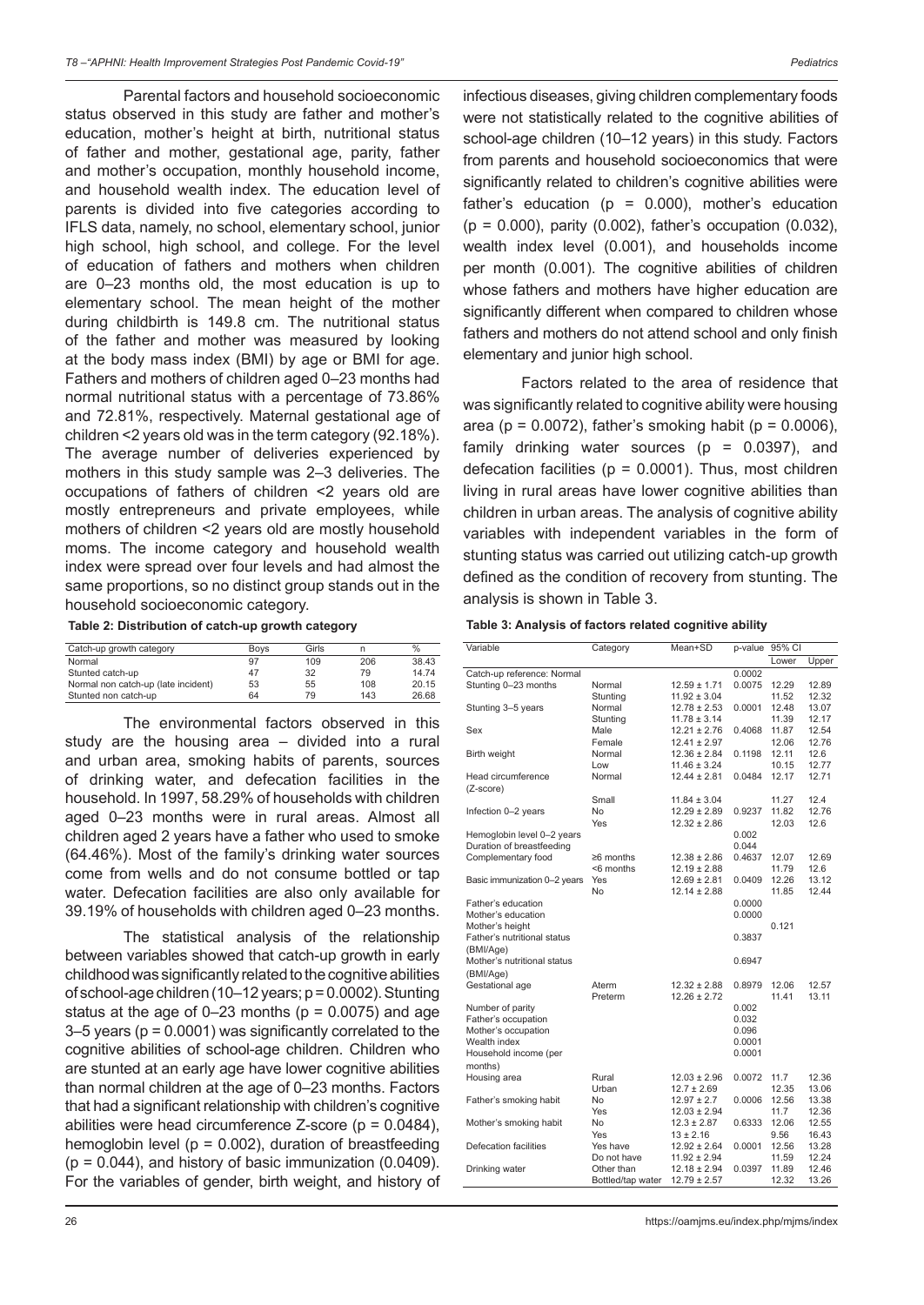## **Discussion**

Cognitive ability is a construction of thinking processes including remembering, solving problems, learning, understanding ideas, planning, and decisionmaking from childhood to adulthood [15]. Thus, childhood is a critical period for the growth and development of cognitive abilities, assessed by academic achievement. Children's cognitive abilities are influenced by multifactor consisting of underlying factors (life in early pregnancy, gender, and genetic factors), socioeconomic factors (education, occupation, and income), behavioral factors (food intake, physical activity, and availability of health services), environmental factors (physical and social environment), and individual factors (physical and psychological factors) [16].

There are several definitions of catch-up growth in the literature because there is debate about the extent to which a child can be said to have succeeded in reaching the catch-up growth period [17], [18], [19]. Catch-up growth describes a phase of rapid growth that allows a child to accelerate growth until he fully recovers his genetic growth rate. Postnatal normal growth is a condition resulting from the interaction of endogenous factors, hormones, genetics, and exogenous factors that affect growth [20].

Cognitive ability is directly or indirectly influenced by nutritional status. A study was conducted to observe the height growth pattern of children aged 1 and 8 years with cognitive achievement and learning performance in school. The four groups of children compared were children who grew normally (never stunted), children who experienced recovery (stunting at the age of 1 year and not stunting at the age of 8 years), children who experienced growth faltering (not stunting at the age of 1 year and stunting at the age of 8 years), and persistent stunting (stunting at the age of 1 year and still stunting at the age of 8 years). Cognitive achievements and performance of children who experienced recovery were better than children who were persistently stunted. However, in general, cognitive achievements are different from children who experience growth faltering [21].

Definition of catch-up growth used in this study is the child experienced a recovery from stunting such that HAZ at 5years fell within the "normal" range [11]. This study showed that stunted children who experienced catch-up growth at the age of 3–5 years had better cognitive ability scores at the age of 10–12 years compared to children who did not experience catch-up growth. The cognitive scores of children with catch-up growth and normal noncatch-up stunting were lower than the cognitive scores of normal children aged 0–59 months but not statistically significant. Based on a study conducted in South Africa, children who were stunted at the age of 2 years who later experienced catch-up growth, on average, had lower cognitive test results compared to children who had never been stunted. Thus, children who experience catch-up growth have different cognitive scores from children who do not experience catch-up [11].

The study results in several developing countries state that children's cognitive abilities must be considered starting from the prenatal period and pay attention to children's nutritional intake until the age of 8 years [22]. This finding needs to be taken into account because there is a possibility that children will succeed in pursuing their growth and improving their cognitive abilities. Several studies have shown that stunting in the first 1000 days of life will have a major effect on the cognitive abilities of schoolchildren to adults if not given the right intervention. This study finding indicates that stunting has a significant relationship with children's cognitive abilities. Stunting children in the first 1000 days of life have lower cognitive scores than normal children.

Several catch-up growth studies in lowmiddle-income countries (LMICs) report that growth without intervention in poor and developing countries impacts inconsistent catch-up growth conditions. So that several studies in LMIC show that there has been an increase in stunting while several other countries have reported a decrease in stunting. Children who are stunted at an early age may impact catch-up growth or non-catch-up conditions as adults [9]. Children who experience catch-up growth after being stunted have average cognitive test results at the age of 5 years lower when compared to children who have never been stunted. However, there is an exception to this finding, where children who experience growth spurts between the ages of 2–5 years will achieve normal growth with a HAZ value ≥ -1 SD, so that at the age of 5 years, the average score on the child's cognitive test is almost the same with normal children. Hence, it is important to pay attention to children's growth after 2 years of age because many present studies have found that children's growth can still be improved after 2 years of age [11].

This study found that head circumference and hemoglobin levels of early childhood influence cognitive abilities of school age (10–12 years). Agreater head circumference at birth is associated with better cognitive abilities in childhood. These abilities include learning abilities, long-term and short-term memory, and visuospatial [23]. In addition, head circumference and brain volume are positively correlated with children's cognitive abilities, where subjects with very low head circumferences usually have below-average brain volumes [24]. Therefore, measuring the head circumference, especially at 4 years of age, is suitable for predicting total brain growth and neurodevelopment for a child's cognitive development.

Low hemoglobin levels will have an impact on the occurrence of anemia. Anemia is a problem that must be considered because it is closely related to cognitive abilities. The cause of anemia is inadequate Fe intake. Fe deficiency conditions in the body will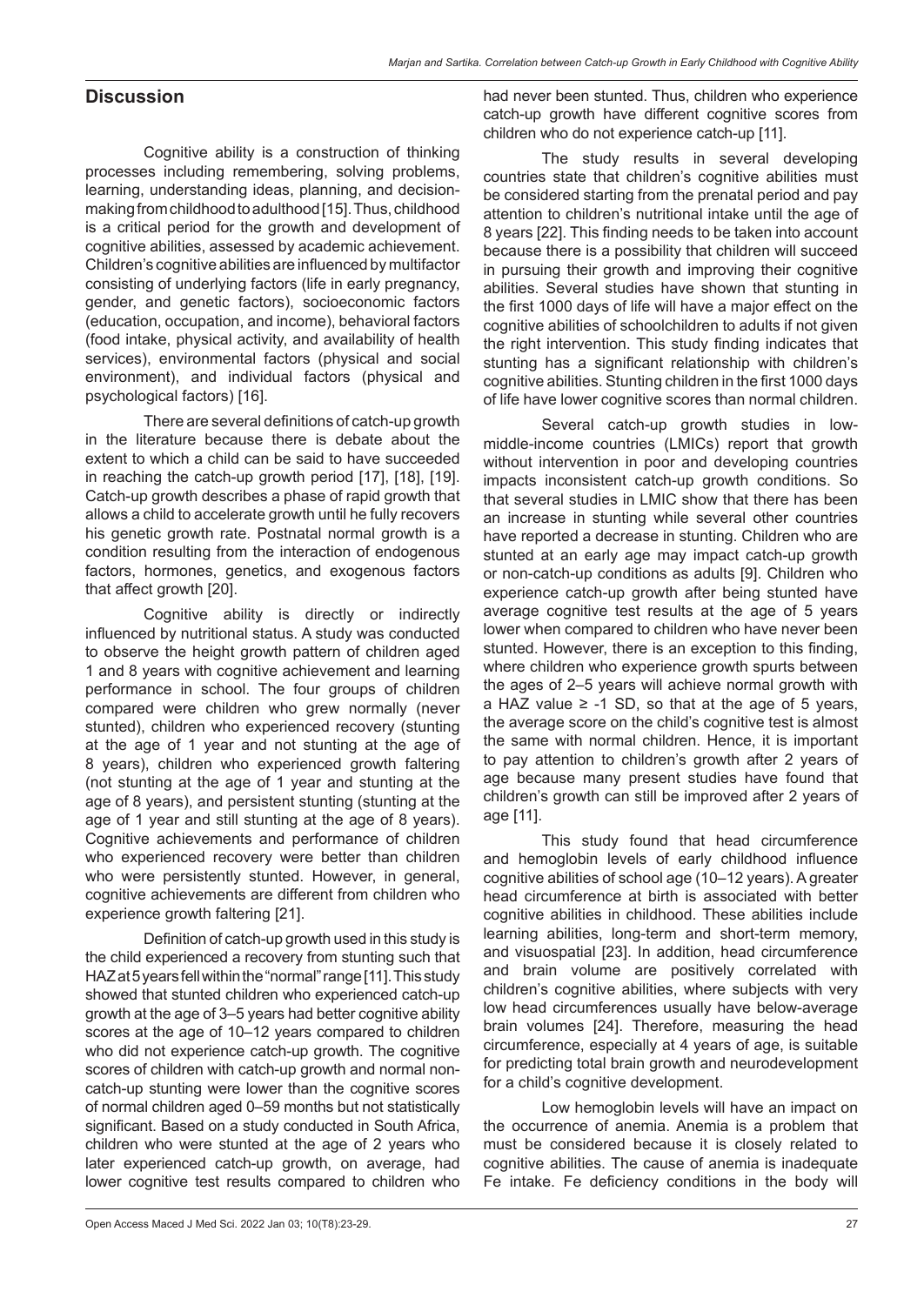affect hemoglobin levels because hemoglobin is a protein that contains most of the iron [25]. Low levels of hemoglobin in the body in children have the effect of decreasing cognitive abilities. Therefore, giving iron (Fe) supplementation to pregnant women is highly recommended so that children born do not lack Fe and cause a decrease in hemoglobin levels. Good hemoglobin levels in the body during early childhood can improve children's cognitive abilities at school age [26].

The duration of exclusive breastfeeding has a significant effect on increasing children's cognitive abilities. A longitudinal study on children in South Korea showed a positive correlation between breastfeeding duration and Mental Development Index scores. These results indicate that the long duration of breastfeeding affects increasing the child's cognitive development [27]. Cognitive abilities in babies who are breastfed are better and have a faster body response than babies who are not breastfed. Other factors that affect cognitive abilities are a history of childhood disease and genetic factors. However, in this study, the history of childhood infection at the age of 0–23 months was not significantly associated with cognitive abilities. The history of the child's illness will impact metabolic disorders and malnutrition so that there is a risk of reducing cognitive abilities [28].

In addition to child factors, parental factors, household socioeconomics, and living environment are related to the cognitive abilities of school-age children. Several studies have shown that the socioeconomic status of adults, such as education, income, and employment, is protective factors against the decline in children's cognitive abilities in a family [16]. The results of a 2020 study with observations of 3–18 years in children to adolescents concluded that avoiding exposure to cigarette smoke children and adolescents will be able to improve cognitive function in adulthood [29]. The findings support our study's results that children under 2 years of age whose fathers smoke have lower cognitive abilities than children whose fathers do not smoke.

The type of fuel used for cooking, sources of drinking water, home sanitation facilities, and household wealth index, which are built as proxies for household economic status, are associated with improving children's nutritional status and preventing stunting. Prevention of stunting in the long term will be associated with cognitive improvement in children. This variable is formed from an inventory of household facilities and assets using Principal Component Analysis [30]. In our study, family welfare index, drinking water sources, and defecation facilities were significantly related to cognitive abilities.

Other studies mention factors that affect cognitive abilities are the environment in which they live and the nutritional adequacy of the family. Children aged 7–18 years in the developing countries have low cognitive, motor and social development due to malnutrition, poverty, poor health services, and low stimulation from the environment. Malnourished children in Indonesia tend to have poor performance in school and ultimately reduce academic ability and productivity in adolescence and adulthood [31]. However, the study has limitations, where the relationship between children's food intake and cognitive abilities was not observed in this study. This condition might be because, in IFLS secondary data, food intake is not measured in children under 5. In addition, monitoring of weight and height also does not perform every year.

### *Recommendation*

From this study, it can be suggested to conduct additional feeding interventions and monitoring nutritional status regularly in stunted children after 2 years because many studies have found that children's growth can still be improved after 2 years of age. Catch-up growth in children can improve cognitive status from school age to adulthood. In addition, support from parents and the household environment in improving the nutritional status of children is also very much needed.

## **Conclusion**

Catch-up growth in early childhood affects the cognitive abilities of school-age children (10–12 years). Stunting children who experience catch-up growth have higher cognitive abilities than non-catch-up stunting children. In addition, from the results of our study, the most influential factors on cognitive ability were catch-up growth, stunting status of children at an early age, duration of breastfeeding, number of parity, father's education, father's occupation, and father's smoking habit.

### **References**

- Achadi EL, Achadi A, Anindhita T. Stunting Prevention Importance of the First 1000 Days of Life. Depok : Rajagrafindo Persada; 2020.
- 2. Indonesian Ministry of Health. Indonesian Basic Health Research Report (Riskesdas) 2018. 2018 Basic Health Research. Indonesia: Indonesian Ministry of Health; 2018. p. 182-3.
- 3. The National Team for the Acceleration oF Poverty (TNP2K). TNP2K Series. Vol 01/No.01. Jakarta: TNP2K.2020. The National Team for the Acceleration OF Poverty; 2020.
- 4. Rao N, Sun J, Wong J, Weekes B, Ip P, Shaeffer S, et al. Early Childhood Development and Cognitive Development in Developing Countries: A Rigorous Literature Review; 2014. p. 1-100. Available from: http://cerc.edu.hku.hk/wp-content/